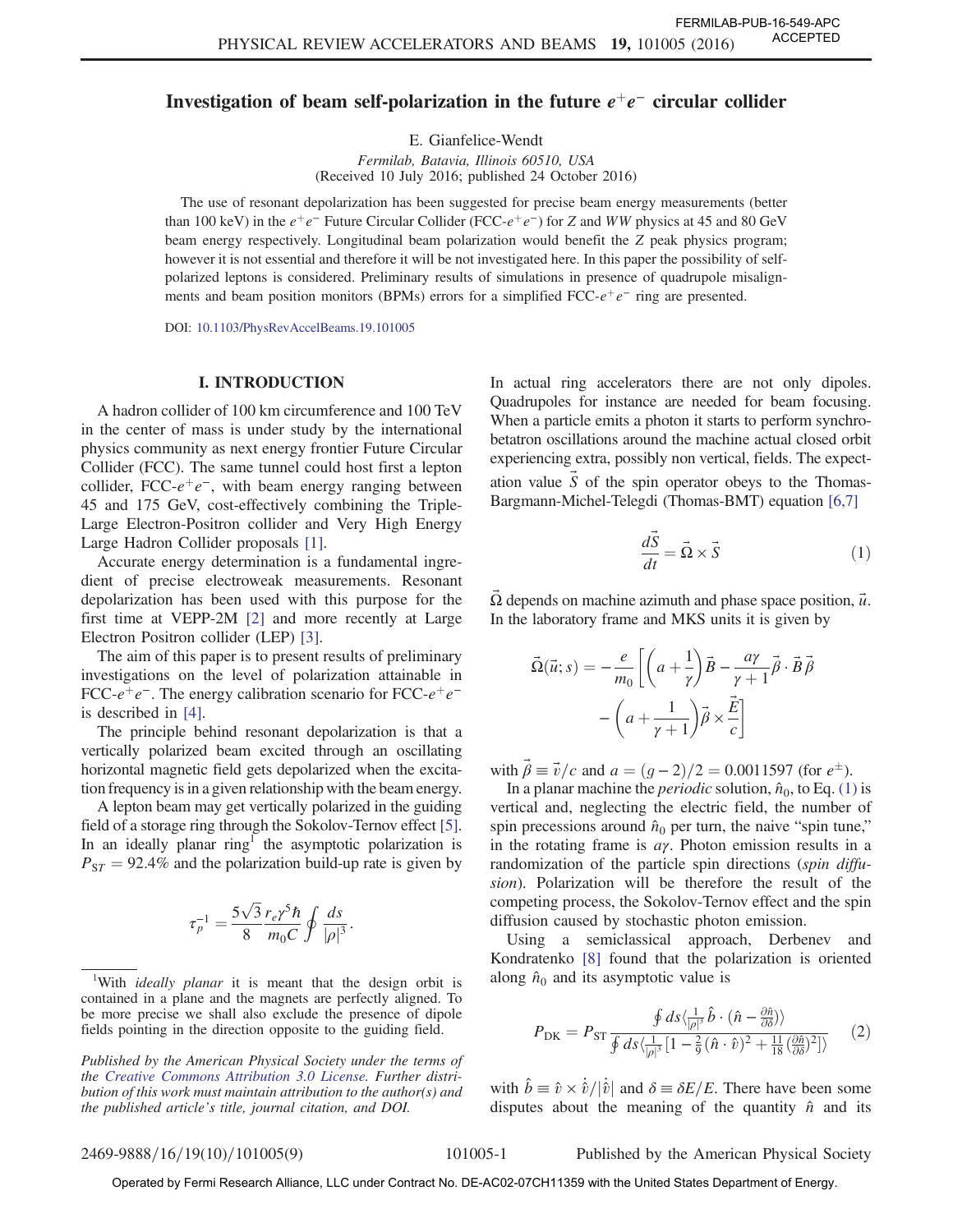derivative in the original paper. Nowadays  $\hat{n}$  is understood as an invariant spin field [\[9\]](#page-8-7), i.e. a solution of Eq. [\(1\)](#page-0-0) satisfying the condition  $\hat{n}(\vec{u}; s) = \hat{n}(\vec{u}; s + C)$ , C being the machine length. The  $\langle \rangle$  brackets indicate averages over the phase space. The term  $\partial \hat{n}/\partial \delta$  quantifies the depolarizing effects resulting from the trajectory perturbations due to photon emission.

<span id="page-1-0"></span>The corresponding polarization rate is

$$
\tau_p^{-1} = P_{\rm ST} \frac{r_e \gamma^5 \hbar}{m_0 C} \oint \left\langle \frac{1}{|\rho|^3} \left[ 1 - \frac{2}{9} (\hat{n} \cdot \hat{v})^2 + \frac{11}{18} \left( \frac{\partial \hat{n}}{\partial \delta} \right)^2 \right] \right\rangle.
$$
\n(3)

<span id="page-1-1"></span>In a perfectly planar machine  $\partial \hat{n}/\partial \delta = 0$  and  $P_{\text{DK}} = P_{\text{ST}}$ . In the presence of quadrupole vertical misalignments (and/ or spin rotators)  $\partial \hat{n}/\partial \delta \neq 0$  and it is particularly large when spin and orbital motions are in resonance

$$
\nu_{\rm spin} \pm mQ_x \pm nQ_y \pm pQ_s = \text{integer.} \tag{4}
$$

For FCC- $e^+e^-$  with  $\rho \simeq 10424$  m, fixed by the maximum attainable dipole field for the hadron collider, the polarization time at 45 and 80 GeV are 256 and 14 hours, respectively.

Here it is assumed that beam polarization of about 10% is sufficient for an accurate depolarization measurement. The time,  $\tau_{10\%}$ , needed for the beam to reach this polarization level is given by

$$
\tau_{10\%} = -\tau_p \times \ln(1 - 0.1/P_{\infty}).
$$

At 80 GeV it is  $\tau_{10\%} = 1.6$  hours, but  $\tau_{10\%} = 29$  hours at 45 GeV.

At low energy the polarization time may be reduced by introducing properly designed wiggler magnets i.e. a sequence of vertical dipole fields,  $\vec{B}_w$ , with alternating signs.

FCC- $e^+e^-$  maximum synchrotron radiation power is set to 50 MW per beam and the beam current at the various energies as been scaled accordingly. This limits the integrated wiggler strength. Moreover the wiggler increases the beam energy spread for which the effect on polarization must be investigated.

At 80 GeV wigglers are not needed. However the energy dependence of the spin motion makes the attainable polarization level more sensitive to machine errors.

In this paper studies are presented for a FCC- $e^+e^-$  "toy" ring consisting of 1064 Focusing-Open space–Defocusing-Open space (FODO) cells with dipole bending radius of  $\rho_d \approx 10424$  m and four dispersion free regions for accommodating wigglers. The fractional betatron tunes are  $Q_x = 0.128$ ,  $Q_y = 0.208$ .  $60^{\circ}/60^{\circ}$  and  $90^{\circ}/90^{\circ}$  FODO cells have been considered.

The choice of using a simplified lattice is justified by the fact that the interaction regions (IRs) are not yet finalized and, more importantly, by the wish to disentangle the general problem from those arising from the peculiarities of the IR layout.

Evaluation of Eqs. [\(2\)](#page-0-1) and [\(3\)](#page-1-0) requires a precise knowledge of  $\hat{n}(\vec{u}; s)$ . For high energy large rings in presence of machine errors semianalytical approaches have either convergence problems or require very large computing power.

Here MAD-X is used for simulating quadrupole misalignments and closed orbit correction. It is assumed that there is a beam position monitor (BPM) and a vertical corrector dipole close to each vertical focusing quadrupole. The lattice with errors and corrections is dumped to a file which can be read by the SITROS package [\[10\]](#page-8-8) used for polarization calculations. The package includes a module where orbit and spin motion are linearized, and a Monte-Carlo tracking with 2nd order orbit motion and nonlinear spin motion.

The original SITROS version has been improved to make it suitable for HERA-e polarization studies [\[11,12\]](#page-8-9). In the version used here the number of magnets where radiation is emitted has been increased to 2200.

When needed, the deviation,  $\delta \hat{n}_0(s)$ , of the periodic solution to Eq. [\(1\)](#page-0-0) on the actual closed orbit from the nominal one, has been corrected by using vertical closed orbit bumps ("harmonic bumps") [\[13\]](#page-8-10) in the arc cells. The effect of such bumps on  $\hat{n}_0(s)$  depends on energy and cell optics and therefore the bumps configuration needs in general to be reoptimized if the beam energy and/or optics are changed.

#### II. ENERGY SPREAD AND SYNCHROTRON TUNE

Lower order resonances are expected to dominate the spin dynamics. From Eq. [\(4\)](#page-1-1) one can argue that small values of the orbital tunes are convenient for getting a low order resonance free "plateau" in between two zeroth order (or imperfection) resonances. This choice worked well for HERA-e at 27.5 GeV and  $\sigma_E = 27$  MeV.

However the particle spin tune depends on the particle energy which oscillates with the synchrotron frequency. A large energy spread introduces a large modulation of spin and betatron tunes. In addition, the distance between two zeroth order resonances is 440 MeV independently from energy. It is to be expected that a large energy spread is harmful for polarization.

<span id="page-1-2"></span>Indeed in [\[14,15\]](#page-8-11) it is predicted that under the assumption resonances are well separated, the energy spread enhances the strength of the synchrotron side bands of the lower order resonances by the "enhancement factor"

$$
\xi = \left(\frac{a\gamma}{Q_s} \frac{\sigma_E}{E}\right)^2. \tag{5}
$$

<span id="page-1-3"></span>At very high energy and in presence of unavoidable alignment and/or field errors the Sokolov-Ternov effect is overwhelmed by the spin diffusion. However in [\[16\]](#page-8-12) a polarization resurrection is predicted if the condition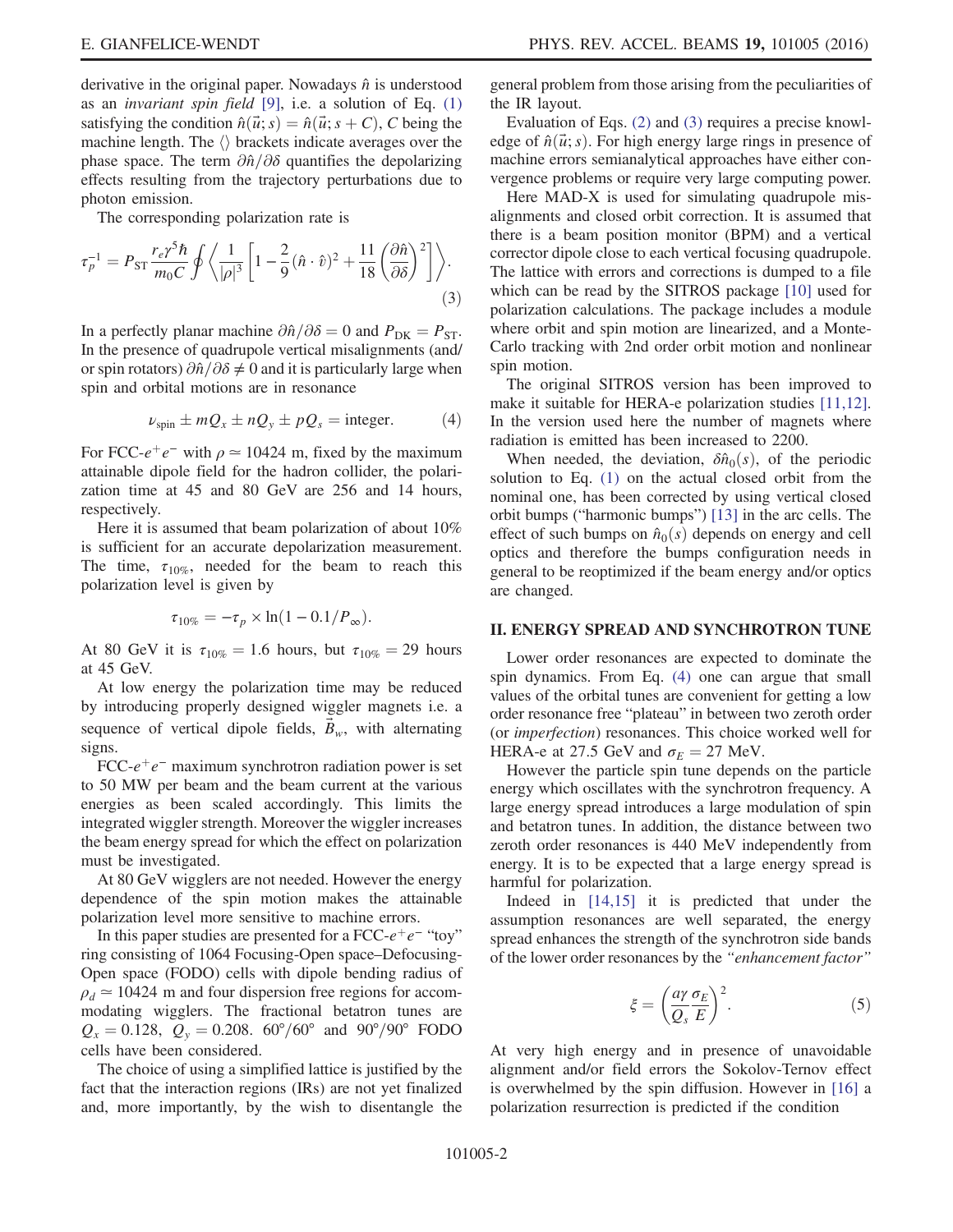$$
\frac{(a\gamma)^2 T_{\text{rev}}}{\tau_p Q_s^3} \ll 1\tag{6}
$$

is satisfied. Equations [\(5\)](#page-1-2) and [\(6\)](#page-1-3) suggest that large values of  $Q_s$  may be desirable at high energy and/or large  $\sigma_F$ . Obtaining larger synchrotron tunes while keeping the rf voltage to reasonable values could require increasing the momentum compaction factor thus adding to the complexity of the optics.

At LEP no polarization was observed at beam energy above 65 GeV [\[17\].](#page-8-13) This was understood as a consequence of the increased energy spread. Extrapolating from LEP, an upper limit  $\sigma_E = 50$  MeV was set for FCC. As we will see, that extrapolation is not fully correct; however considerations of radiation losses limit anyway the strength of the wiggler field.

In the following  $Q_s$  has been fixed to ≃0.1. With  $f_{RF}$  = 400 MHz the needed voltage for the 60 degrees FODO is 0.9 GV at 45 GeV and 1.6 GV at 80 GeV, while for the 90 degrees FODO it is 1.8 GV at 45 GeV and 3 GV at 80 GeV. The voltage has been recomputed for keeping  $Q_s$ constant when wigglers are powered on.

### III. POLARIZATION IN PRESENCE OF WIGGLER MAGNETS

At 45 GeV the polarization time may be reduced by using wigglers. In order not to perturb the design orbit the conditions

$$
\int_{\text{wig}} ds \, B_w = 0 \quad \text{and} \quad \int_{\text{wig}} ds \, s B_w = 0
$$

must be fulfilled. A symmetric wiggler with vanishing field integral fulfills both conditions.

In the presence of wigglers the polarization rate and the asymptotic polarization may be written as

$$
\tau_p^{-1} = F\gamma^5 \left[ \int_{\text{dip}} \frac{ds}{|\rho_d|^3} + \int_{\text{wig}} \frac{ds}{|\rho_w|^3} \right] \quad F \equiv \frac{5\sqrt{3}}{8} \frac{r_e \hbar}{m_0 C}
$$

$$
P_{\infty} = \frac{8}{5\sqrt{3}} \frac{\oint ds \frac{\hat{B} \cdot \hat{n}_0}{|\rho|^3}}{\oint ds \frac{1}{|\rho|^3}} \propto \tau_p \left[ \int_{\text{dip}} ds \frac{\hat{B}_d \cdot \hat{n}_0}{|\rho_d|^3} + \int_{\text{wig}} ds \frac{\hat{B}_w \cdot \hat{n}_0}{|\rho_w|^3} \right]
$$

which may be obtained from Derbenev-Kondratenko expressions for a perfectly planar machine where  $\partial \hat{n}/\partial \delta=0$  and  $\hat{n} \cdot \hat{v} = 0$ . In order to reduce the polarization time significantly  $|B_w|$  must be large and  $\int_{\text{wig}} ds B_w^3$  must be large too in order to keep  $P_{\infty}$  large.

The use of wiggler magnets for reducing the polarization time was first proposed for LEP [\[18\]](#page-8-14). Their schematic layout is shown in Fig. [1](#page-2-0).

A similar layout has been considered here.

As for polarization the main concern is the dynamics in the vertical plane, we will stick here to the LEP-like design

<span id="page-2-0"></span>

FIG. 1. LEP polarization wiggler (figure from [\[18\]\)](#page-8-14).

keeping in mind that a larger number of poles may be more convenient not to increase the horizontal emittance [\[19,20\]](#page-8-15).

Since  $\hat{n}_0 \equiv \hat{y}$  in a perfectly planar ring and the field is piecewise constant in the wiggler, the asymptotic polarization and the polarization build-up rate write

$$
P_{\infty} = \frac{8F\gamma^5}{5\sqrt{3}} \tau_p \left[ \int_{\text{dip}} ds \frac{\hat{B}_d \cdot \hat{n}_0}{|\rho_d|^3} + \frac{L^+}{|\rho^+|^3} \left( 1 - \frac{1}{N^2} \right) \right]
$$
  

$$
\tau_p^{-1} = F\gamma^5 \left[ \int_{\text{dip}} \frac{ds}{|\rho_d|^3} + \int_{\text{wig}} \frac{ds}{|\rho_w|^3} \right]
$$
  

$$
= F\gamma^5 \left[ \int_{\text{dip}} \frac{ds}{|\rho_d|^3} + \frac{L^+}{|\rho^+|^3} \left( 1 + \frac{1}{N^2} \right) \right]
$$

where  $N = L^{-}/L^{+} = B^{+}/B^{-}$ .

The particle energy lost per turn and the energy spread are

$$
U_{\text{loss}} = \frac{C_{\gamma} E^4}{2\pi} \oint \frac{ds}{\rho^2} \qquad (\sigma_E/E)^2 = \frac{C_q}{J_{\epsilon}} \gamma^2 \oint \frac{ds}{|\rho|^3} / \oint \frac{ds}{\rho^2}.
$$

The presence of wigglers increases  $U_{\text{loss}}$  and  $\sigma_E/E$ .

Is it possible to optimize the wiggler layout/number for minimizing the increment of  $U_{\text{loss}}$  and  $\sigma_E/E$ ?

The generally valid relationship

$$
(\sigma_E/E)^2 = \frac{C_q C_\gamma E^4}{2\pi J_e F \gamma^3} \frac{1}{\tau_p U_{\text{loss}}}
$$

shows that a small  $\tau_p$  is at price of a higher  $U_{\text{loss}}$  and/or  $\sigma_E$ . Figure [2](#page-3-0) shows the relevant parameter values vs. polarization time in presence of one wiggler for  $E = 45$  GeV and different values of N,  $L_+$  being fixed to 1.[3](#page-4-0) m. Figure 3 shows the same parameters vs. polarization time for different numbers of wiggler units at  $E = 45$  GeV with  $N = 6$ and  $L^+ = 1.3$  m. There is no "miraculous" set of wiggler parameters, all cases with  $N > 2$  being almost equivalent.

In the following we will consider at 45 GeV the case of four wigglers with  $N = 6$ ,  $L^+ = 1.3$  m and  $B^+ = 0.7$  T, corresponding to  $\tau_{10\%} = 2.9$  h and to an increase of the energy spread from 18 MeV to 50 MeV. Dispersion and β functions in the wiggler section with  $B^+ = 0.7$  T are shown in Fig. [4.](#page-4-1) The horizontal emittance increases from  $0.8 \times 10^{-3}$  µm to  $1.0 \times 10^{-3}$  µm when the wiggler field is on.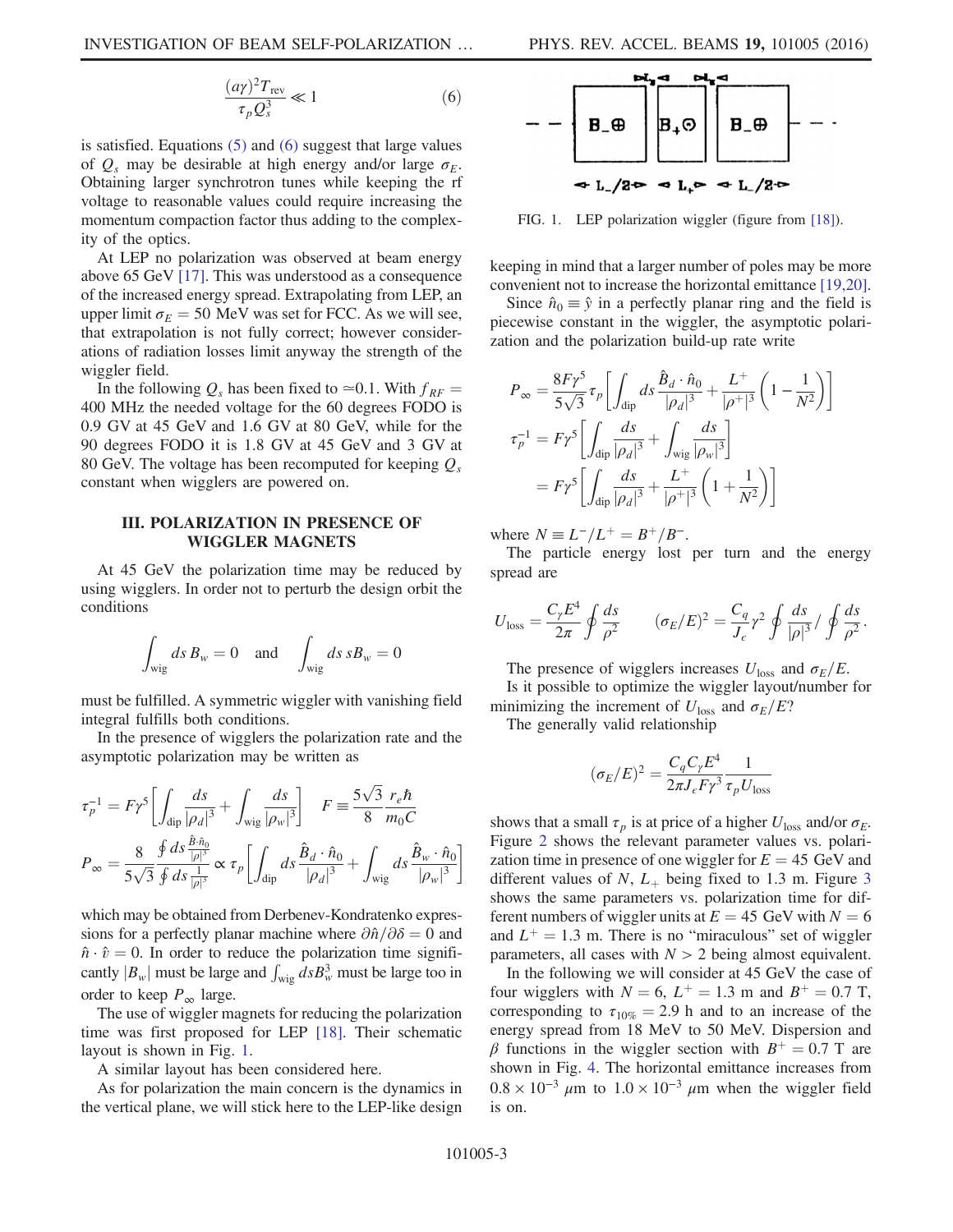<span id="page-3-0"></span>

FIG. 2. Parameter values vs. polarization time for one wiggler at 45 GeV for various values of N. Top left:  $B^+$ . Top right: Asymptotic polarization. Center:  $\tau_{10\%}$ . Bottom left: Energy spread. Bottom right: Energy lost per turn.

### IV. SIMULATIONS FOR THE 60°/60° FODO

## A.  $60^{\circ}/60^{\circ}$  FODO—45 GeV beam energy

According to Eq. [\(2\)](#page-0-1) spin diffusion appears when the machine is not perfectly planar. The presence of wigglers alone does not introduce any spin diffusion.

The main source of spin diffusion is usually the vertical misalignment of quadrupoles which makes  $\hat{n}(\vec{u}; s)$  not homogeneous. Simulations in the presence of realistic vertical quadrupole misalignments are needed to assess their effect on polarization and the role of the increased energy spread due to the wiggler, as well as to evaluate the efficacy of corrective strategies.

Polarization vs.  $a\gamma$  for 200  $\mu$ m rms vertical quadrupole offset,  $\delta_y^Q$ , is shown in Fig. [5](#page-4-2) after the orbit has been corrected by using *all* 1096 correctors through singular value decomposition (SVD) for one particular seed. The rms closed orbit is decreased from 8 mm to 0.05 mm and  $|\delta \hat{n}_0|_{rms}$  is decreased from 26.4 mrad to 0.3 mrad. The correction is almost local and polarization, which was close to zero before correction, is restored despite wiggler presence. The nonlinear computation (the blue crosses in Fig. [5\)](#page-4-2) is very close to the linear one (cyan line). However also errors on the BPMs system must be considered. Figure [6](#page-5-0) left shows polarization when 200  $\mu$ m BPMs rms vertical displacement,  $\delta_y^M$ , and 10% random calibration error is added. In this case after correction the rms closed orbit is 0.8 mm and  $|\delta \hat{n}_0|_{rms} = 3.9$  mrad. It is possible by tuning 8 "harmonic bumps" in the arc cells to further decrease  $|\delta \hat{n}_0|_{rms}$  by a factor two. The resulting polarization is shown in Fig. [6](#page-5-0) right. Figure [7](#page-5-1) shows polarization vs. aγ for the same machine after increasing  $B^+$  from 0.7 T to 3.9 T, which of course leaves orbit and  $\delta \hat{n}_0$  unchanged. The corresponding  $\sigma_E$  is 247 MeV,  $U_{\text{loss}} = 278 \text{ MeV}/\text{turn}$ and  $\tau_{10\%} = 1$  minute. The effect of the energy spread becomes evident when the spin motion is not linearized confirming the role of the energy spread. However due to the relatively small  $\delta \hat{n}_0$  achieved the level of polarization would be sufficient for energy calibration if one could afford the large energy loss.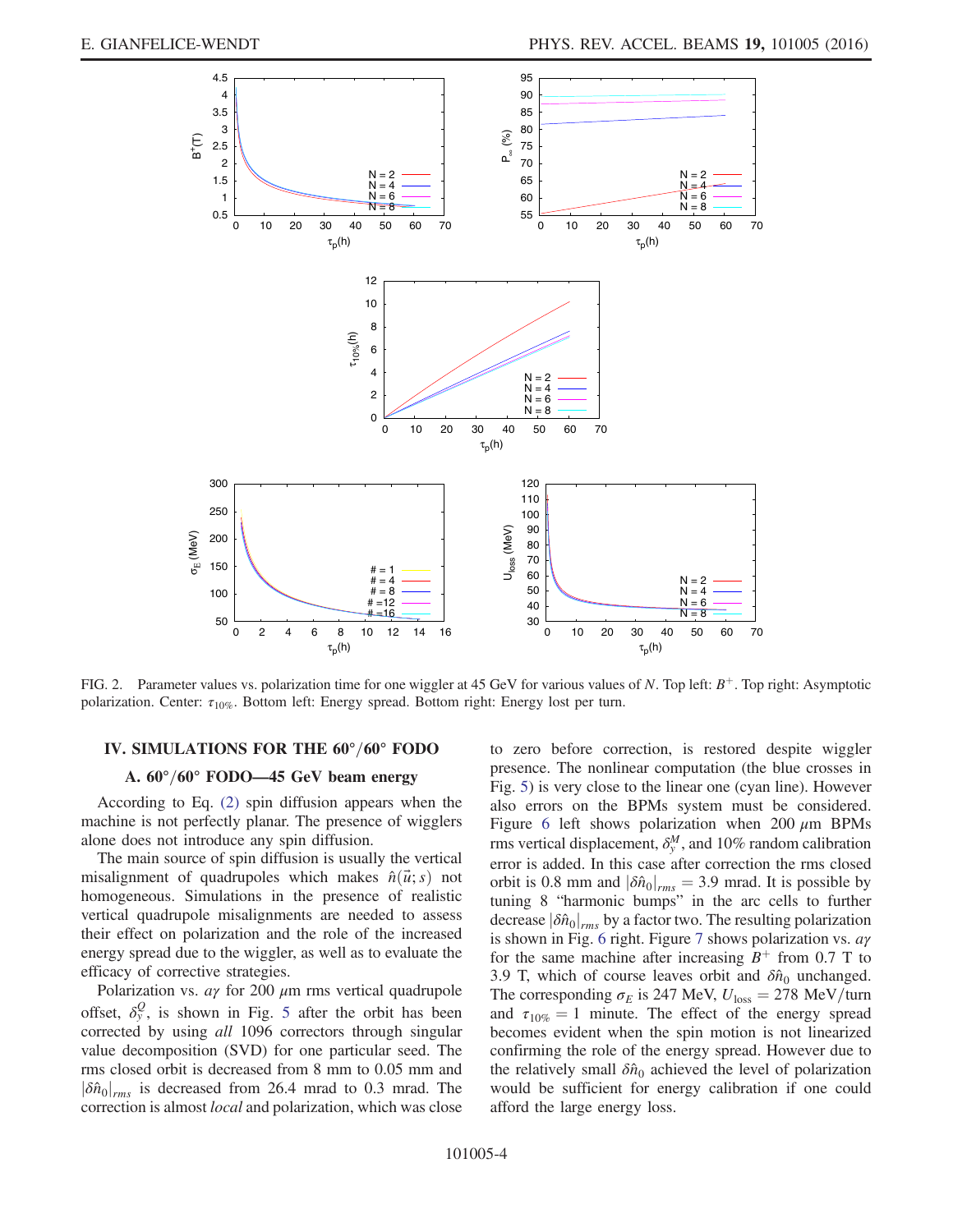<span id="page-4-0"></span>

FIG. 3. Parameter values vs. polarization time for different numbers of wigglers units at 45 GeV with  $N = 6$  and  $L^+ = 1.3$  m. Top left:  $B^+$ . Top right: Asymptotic polarization. Center:  $\tau_{10\%}$ . Bottom left: Energy spread. Bottom right: Energy lost per turn.

The polarization achieved for the same machine with a less aggressive closed orbit correction using a limited number of correctors followed by  $\delta \hat{n}_0$  correction is shown in Fig. [8](#page-5-2). The 110 vertical correctors for the closed orbit correction are selected through the well-known MICADO algorithm.

<span id="page-4-1"></span>

# B.  $60^{\circ}/60^{\circ}$  FODO—80 GeV beam energy

At 80 GeV wigglers are not needed. However the larger synchrotron radiation emitted by the particles increases spin diffusion and energy spread (54 MeV, comparable to the 45 GeV case with wigglers). In addition the same quadrupole displacement distribution will produce a larger  $\delta \hat{n}_{0}$ .

<span id="page-4-2"></span>

FIG. 4. Twiss and dispersion functions in the wiggler section with  $B^+ = 0.7$  T. The Twiss functions are practically unchanged; the peak  $|D<sub>x</sub>|$  (and orbit deviation) is 8 mm.

FIG. 5. Polarization vs. spin tune after orbit is corrected by using all 1096 correctors with  $\delta_y^Q = 200 \ \mu \text{m}$ , w/o BPMs errors and in presence of 4 wigglers with  $B^+ = 0.7$  T. 60°/60° FODO.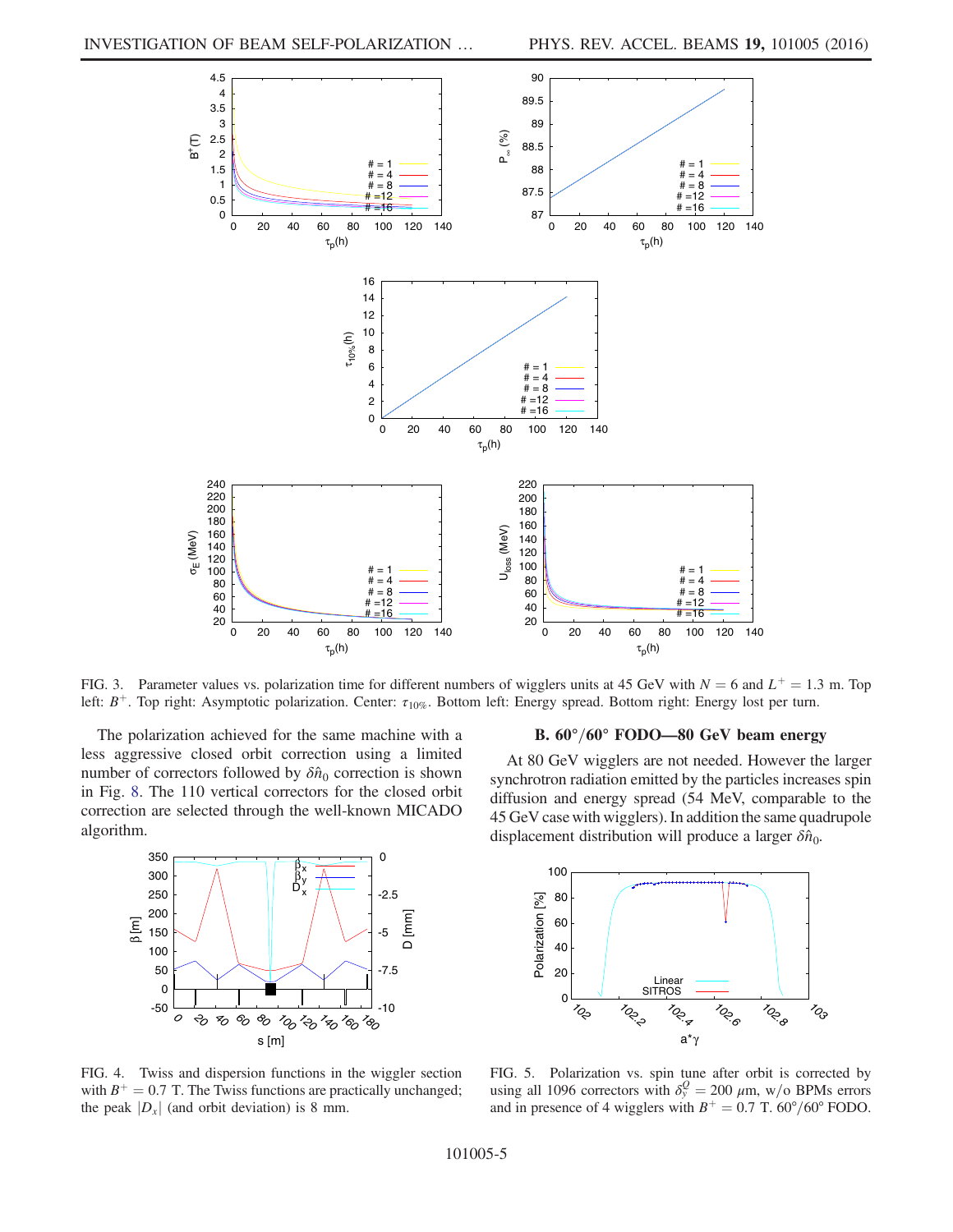<span id="page-5-0"></span>

FIG. 6.  $60^{\circ}/60^{\circ}$  FODO. Left: Polarization vs. spin tune after orbit is corrected with 1096 correctors with  $\delta_y^Q = \delta_y^M = 200 \ \mu$ m and 10% BPM calibration error; 4 wigglers with  $B^+ = 0.7$  T. Right: adding the correction of  $\delta \hat{n}_0$  through harmonic bumps.

Figure [9](#page-6-0) left shows polarization for the same seed used at 45 GeV and w/o BPMs errors. The SVD reduces  $|\delta \hat{n}_0|_{rms}$ to 3 mrad (it was 0.3 mrad at 45 GeV). Comparing Fig. [9](#page-6-0) left with the equivalent case at 45 GeV (Fig. [5\)](#page-4-2) there is a clear deterioration. The correction of  $\delta \hat{n}_0$ which was not necessary at 45 GeV in absence of BPMs errors is now needed to improve the polarization level (Fig. [9](#page-6-0) right). Adding BPMs random misalignments  $(\delta_y^M = 200 \ \mu m)$  and 10% calibration error it became evident that the  $\delta \hat{n}_0(s)$  correction, which was adequate at 45 GeV, must be improved at 80 GeV. In fact the orbit correction, which brings the rms orbit down to 0.8 mm, leaves  $|\delta \hat{n}_0|_{rms} = 19.9$  mrad with almost no polarization. The large bump amplitudes needed to correct  $\delta \hat{n}_0$  (see

<span id="page-5-1"></span>

FIG. 7. Polarization vs. spin tune after orbit is corrected with 1096 correctors in presence of BPMs errors with  $B^+ = 3.9$  T.

Fig. [10](#page-6-1)) have a large impact on the emittance ratio,  $\epsilon_{\rm y}/\epsilon_{\rm x}$ , which increases from 0.2% to 3%. As a consequence even the linearized calculation predicts little polarization (see Fig. [11](#page-6-2) left).

Instead of using orbit bumps involving 3 correctors, one can use 5 correctors and ask that the vertical dispersion is unchanged outside the bump region. By tuning 8 such bumps it is possible to achieve  $|\delta \hat{n}_0|_{rms} = 9.7$  mrad without affecting the vertical emittance. The resulting polarization is shown in Fig. [11](#page-6-2) right.

At 80 GeV,  $\delta \hat{n}_0$  due to the same misalignments is larger than at 45 GeV and although the energy spread is the same as at 45 GeV with wigglers, polarization is lower.

A more careful search between 3-correctors harmonic bumps allows identification of a configuration which could correct  $\delta \hat{n}_0$  with very small beam offsets and no emittance growth. The resulting polarization was similar to the 5-correctors harmonic bumps case.

Although "academic" for FCC, it is interesting to investigate the importance of the synchrotron tune. By increasing  $Q<sub>S</sub>$  from 0.1 to 0.3 the enhancement factor  $\xi$  [Eq. [\(5\)\]](#page-1-2) is reduced from 1.5 to 0.17 while the ratio on the l.h.s. of Eq. [\(6\)](#page-1-3) is reduced from 0.2 to  $8 \times 10^{-3}$ . Polarization for the same machine and  $Q_s = 0.3$  (11 GV RF voltage) is shown in Fig. [12](#page-7-0) left. Synchrotron sidebands move to the center with no evident gain. Increasing the synchrotron tune to 0.9, the location of the sidebands is as for  $Q_s = 0.1$ ; now a large improvement is observed (see Fig. [12](#page-7-0) right). For FCC at

<span id="page-5-2"></span>

FIG. 8. 60°/60° FODO. Left: Polarization vs. spin tune after orbit is corrected with 110 correctors with  $\delta_y^Q = \delta_y^M = 200 \ \mu m$  and 10% BPM calibration error; 4 wigglers with  $B^+ = 0.7$  T. Right: adding the correction of  $\delta \hat{n}_0$  through orbit bumps.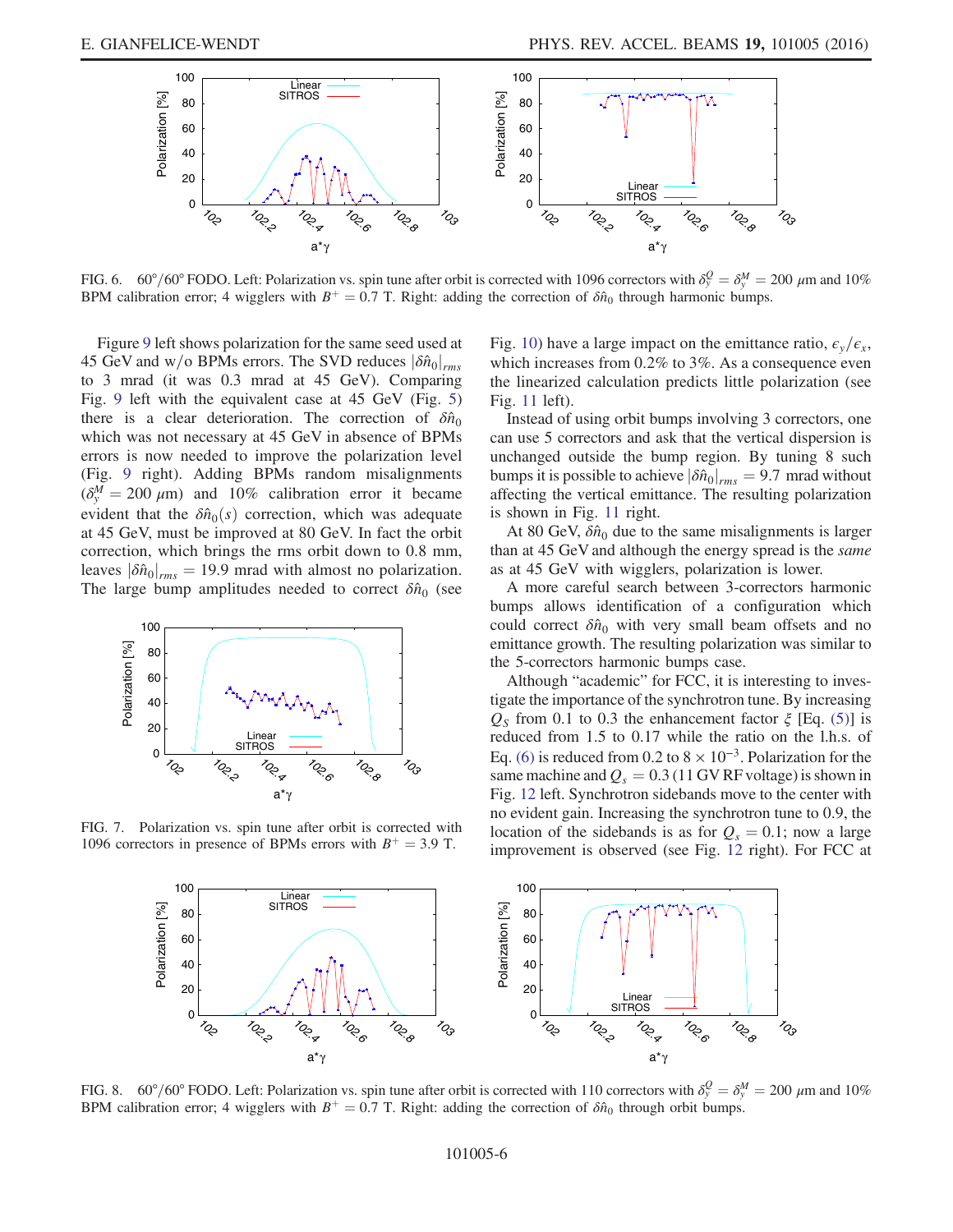<span id="page-6-0"></span>

FIG. 9. 60°/60° FODO. Left: Polarization vs. spin tune after orbit is corrected with 1096 correctors with  $\delta_y^Q = 200 \ \mu m$  and no BPMs errors. Right: adding the correction of  $\delta \hat{n}_0$  through orbit bumps.

<span id="page-6-1"></span>

FIG. 10. Vertical closed orbit change due to the 8 3-correctors harmonic bumps for the 80 GeV case.

80 GeV such large synchrotron tune would require a sum voltage of 91 GV.

### V. SIMULATIONS FOR THE 90°/90° FODO

The current design of the FCC- $e^+e^-$  arcs is based on  $90^{\circ}/90^{\circ}$  FODO cells. The nominal horizontal emittance is therefore smaller than in the previous cases. This may be an advantage for polarization once also other sources of errors are included, for instance those introducing betatron coupling. However the misalignment of stronger quadrupoles will cause a larger perturbation of the orbit. Some simulations for the  $90^{\circ}/90^{\circ}$  FODO are presented here.

### A.  $90^{\circ}/90^{\circ}$  FODO—45 GeV beam energy

Introducing the same distribution of errors the rms vertical closed orbit is 14 mm, instead of 8 mm, reduced to 0.08 mm by correcting with all 1096 correctors through a SVD. The corresponding  $|\delta \hat{n}_0|_{rms}$  is 32.5 mrad and 0.3 mrad before and after orbit correction, respectively. In the presence of BPMs errors the rms vertical closed orbit after correction is 1.4 mm and  $|\delta \hat{n}_0|_{rms} = 10$  mrad. The relatively large residual orbit is due mainly to the BPMs calibration error and therefore targeting the vertical dispersion, measured through orbit variations in response to rf frequency changes, instead of the vertical closed orbit would not help in improving the correction. Polarization after orbit correction  $w/o$  and with BPMs errors is shown in Fig. [13.](#page-7-1) In the latter case by using 8 vertical closed orbit bumps it is possible to correct  $|\delta \hat{n}_0|_{rms}$  down to 6.2 mrad. The corresponding polarization is shown in Fig. [14](#page-7-2) left.

### B. 90°/90° FODO—80 GeV beam energy

After orbit correction with BPMs errors is  $|\delta \hat{n}_0|_{rms} =$ 35 mrad reduced to 14 mrad by tuning 8 3-correctors harmonic bumps. The corresponding polarization is shown in Fig. [14](#page-7-2) right.

Comparing Fig. [14](#page-7-2) right with Fig. [11](#page-6-2) right  $(60^{\circ}/60^{\circ})$ FODO) we notice that the level of polarization as computed by SITROS are not much different, however the linear calculation foresees a larger polarization for the  $90^{\circ}/90^{\circ}$ 

<span id="page-6-2"></span>

FIG. 11. 60°/60° FODO. Polarization vs. spin tune after orbit is corrected with SVD in presence of BPMs errors.  $\delta \hat{n}_0$  is corrected by 8 3-correctors harmonic bumps (left) or by 8 dispersion-free 5-correctors harmonic bumps (right).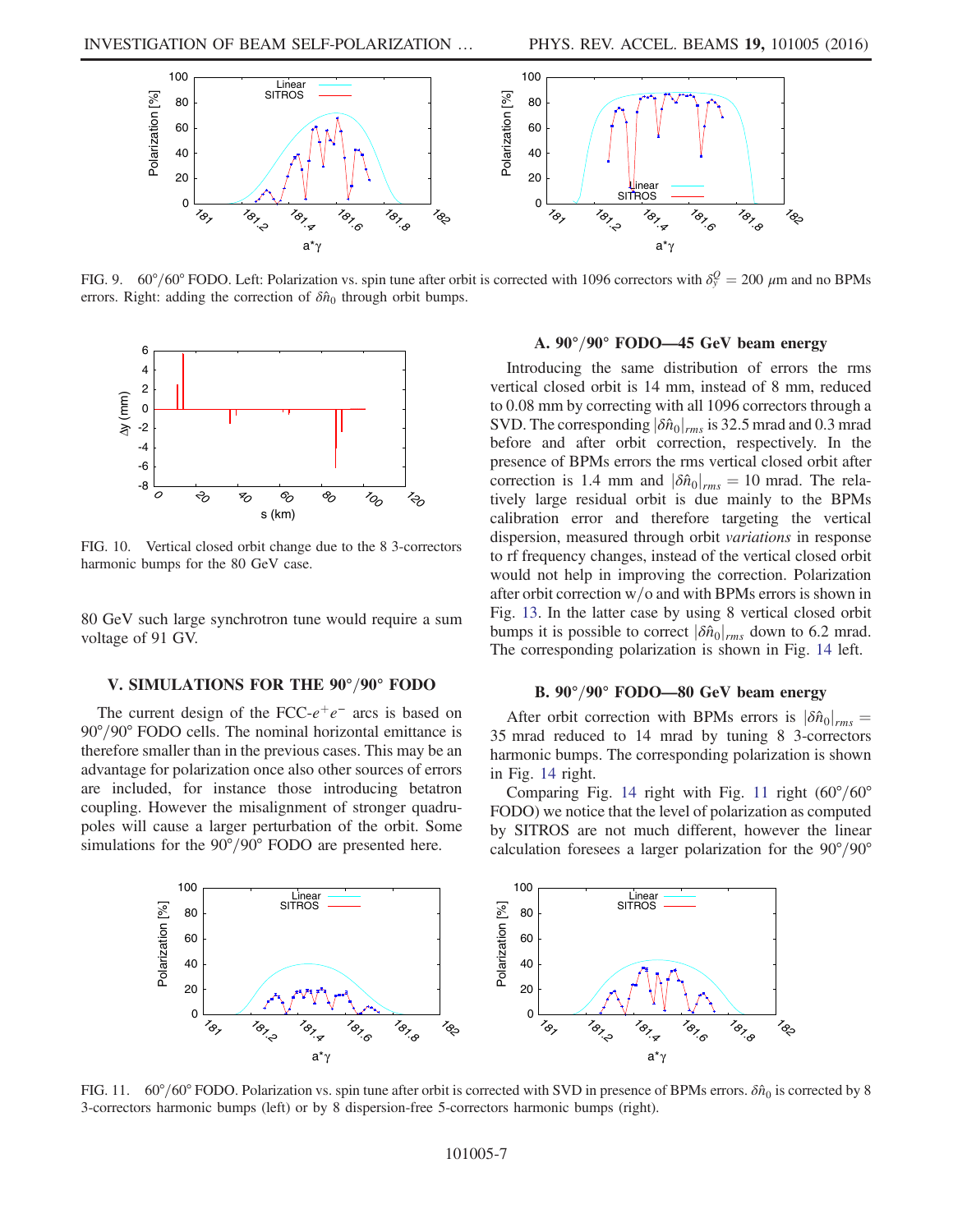<span id="page-7-0"></span>

FIG. 12. Polarization vs. spin tune after orbit is corrected with SVD in presence of BPMs errors and  $\delta \hat{n}_0$  is corrected with 5-correctors harmonic bumps. Left:  $Q_s = 0.3$ . Right:  $Q_s = 0.9$ .

<span id="page-7-1"></span>

FIG. 13. 90°/90° FODO. Left: Polarization vs. spin tune after orbit is corrected with 1096 correctors with  $\delta_y^Q = 200 \ \mu m$  and w/o BPMs errors; 4 wigglers with  $B^+ = 0.7$  T. Right: adding the BPMs errors.

<span id="page-7-2"></span>

FIG. 14. 90°/90° FODO. Left: Polarization vs. spin tune after orbit and  $\delta \hat{n}_0$  correction with  $\delta_y^Q = \delta_y^M = 200 \ \mu m$  and 10% BPMs calibration error; 4 wigglers with  $B^+ = 0.7$  T (45 GeV). Right: Polarization vs. spin tune after orbit and  $\delta \hat{n}_0$  correction with  $\delta_y^Q = \delta_y^M = 200 \ \mu \text{m}$  and 10% BPMs calibration error, no wigglers (80 GeV).

FODO. This may indicate that the correction for the  $60^{\circ}/60^{\circ}$  FODO case at 80 GeV could be improved or simply that more statistics is needed.

## VI. CONCLUSIONS AND OUTLOOKS

Preliminary feasibility studies of polarization for energy calibration at FCC- $e^+e^-$  for 45 and 80 GeV beam energy have been presented.

At low energy the large bending radius requires wigglers for reducing the polarization time.

In the presence of errors, in particular the vertical misalignment of quadrupoles, depolarizing resonances appear. Synchrotron sidebands become more dangerous with increasing energy spread. Their importance can be quantified only by nonlinear calculations.

Maintaining acceptable level of polarization calls for well planned correction schemes, in particular at 80 GeV where  $\delta \hat{n}_0$ , energy spread and enhancement factor  $\xi$  are larger. Here we have considered that there is a BPM and a corrector close to each vertical focusing quadrupole. This layout, adopted for instance in the arcs of HERA-e, is definitely recommended for FCC- $e^+e^$ both for luminosity and polarization operation, in particular in the case 90° FODO cells are chosen. Moreover it opens the possibility of beam based